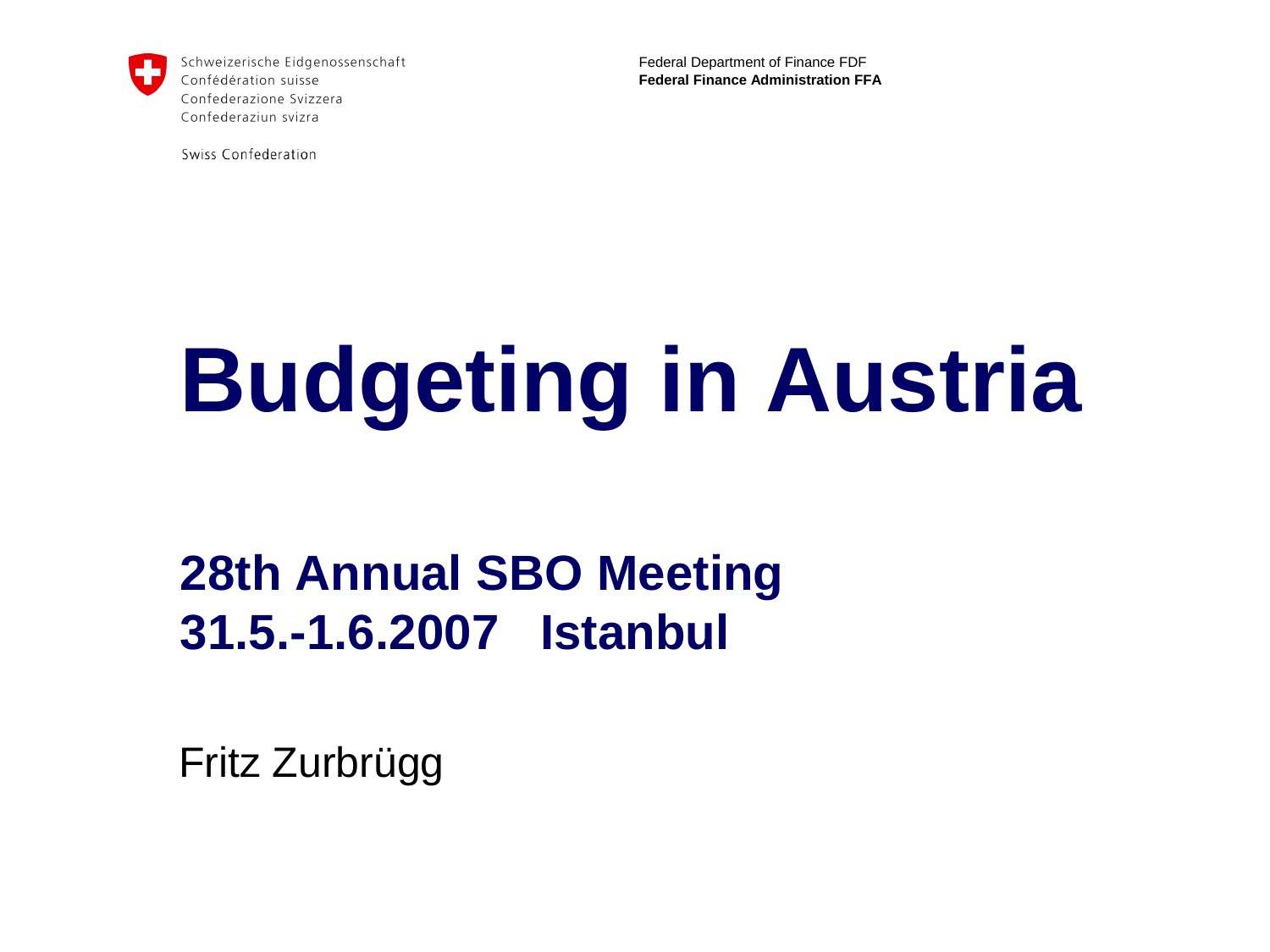#### IJ **A lot has been done…**

- Significant reforms have taken place over the last decade.
- The creation of over 100 independent units that employ over half of the government employees introduced an important performance element.
- The introduction of global expenditure ceilings increased the flexibility of line ministries.
- The increased use of private sector employment contracts and the reform of the civil service pensions were steps in the right direction.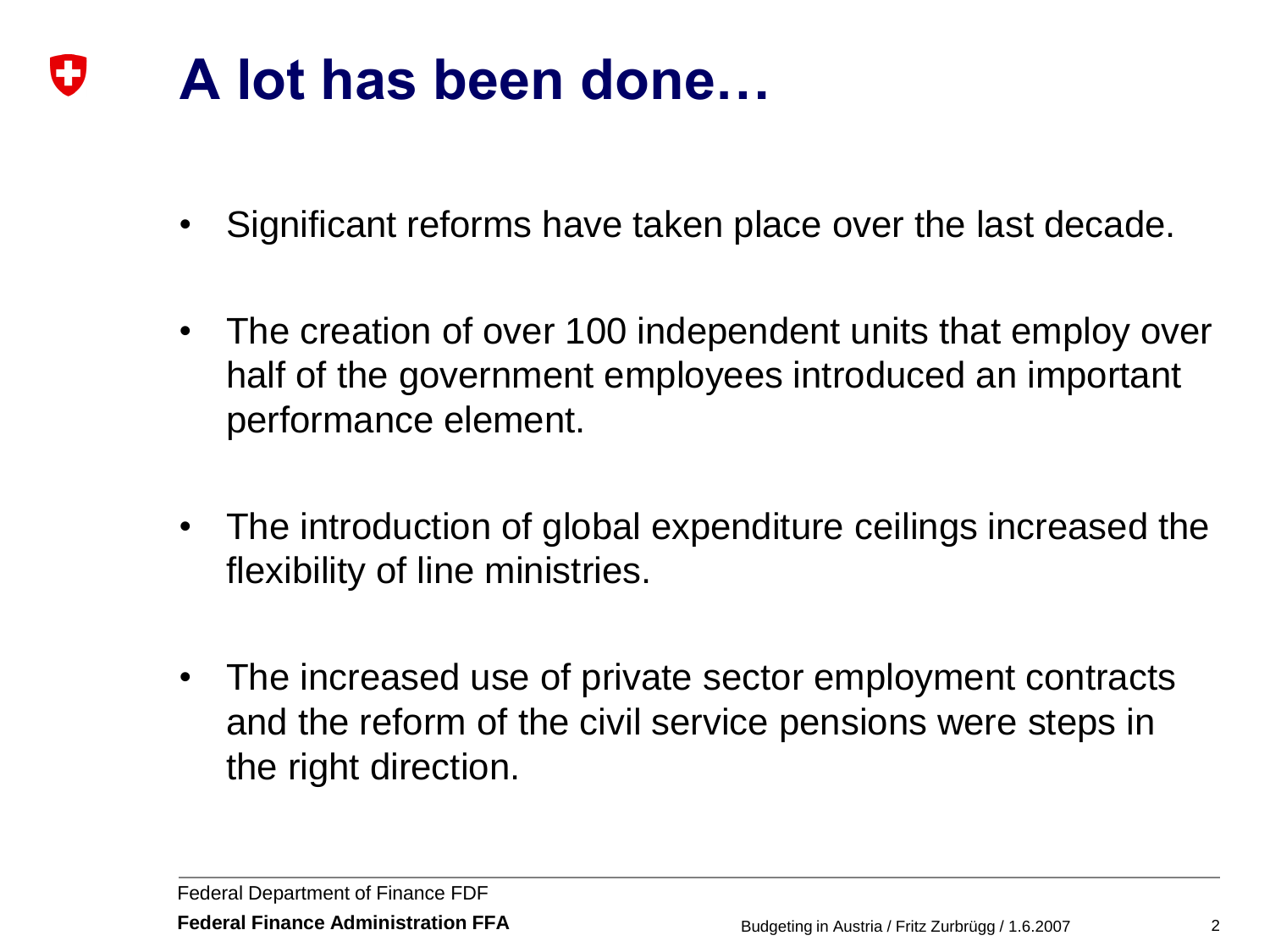## **… but more is still required**



Sources: IMF, IFS; and WEO. 1/ Unweighted average.

IMF Country Report No. 07/145

Federal Department of Finance FDF

IJ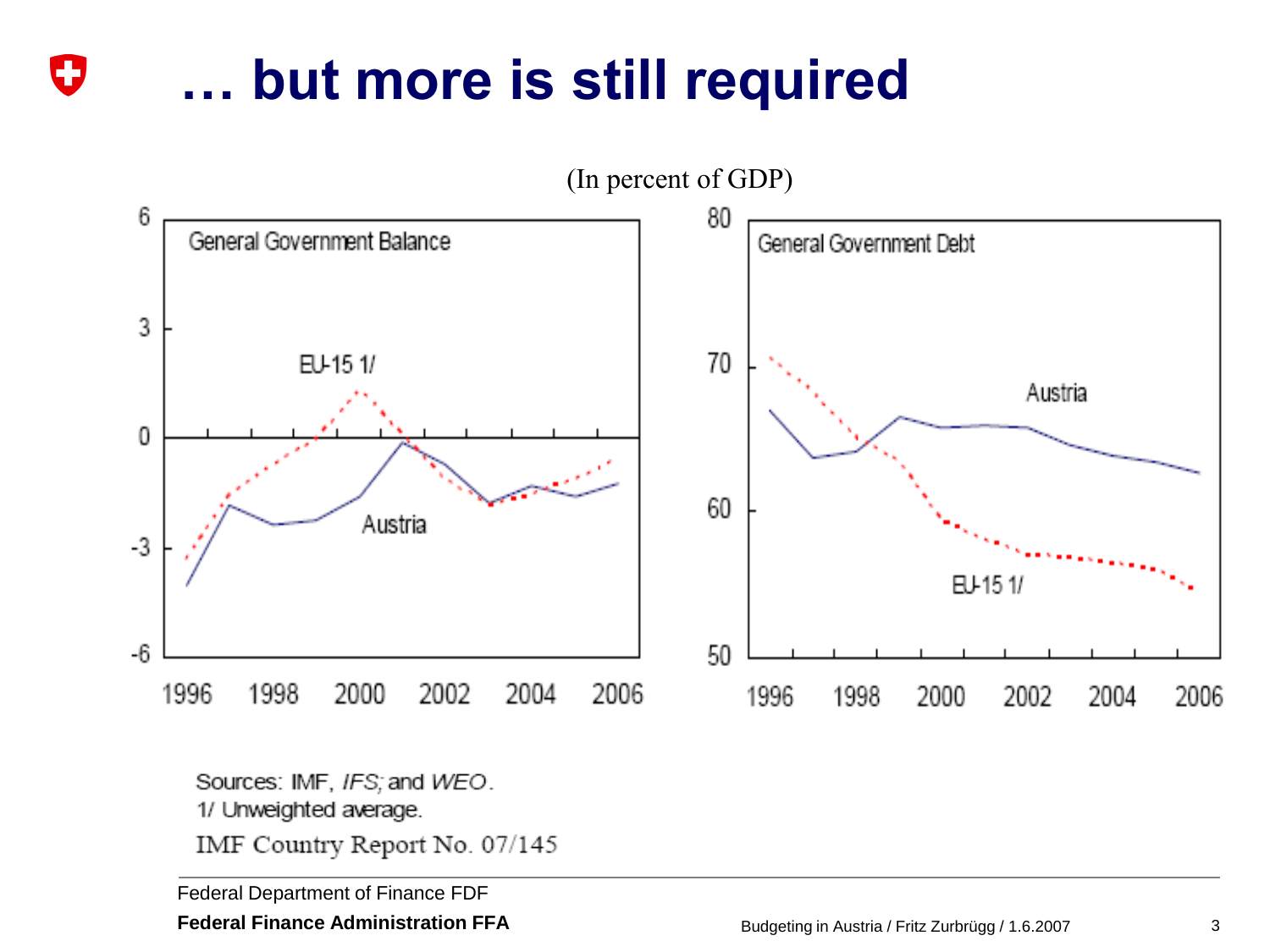#### **Medium-term expenditure framework** U

- The MTEF is a key instrument to strengthen medium-term fiscal consolidation. However, its effectiveness will depend on the modalities and implementation.
- What is the overall goal of the MTEF (e.g. balanced budget over the cycle)?
- How binding are the expenditure ceilings in the three forward years?
- How strictly can the limit on variable ceilings be enforced and how do the automatic links to economic indicators work?
- How does the MTEF take into account long-term fiscal sustainability analysis?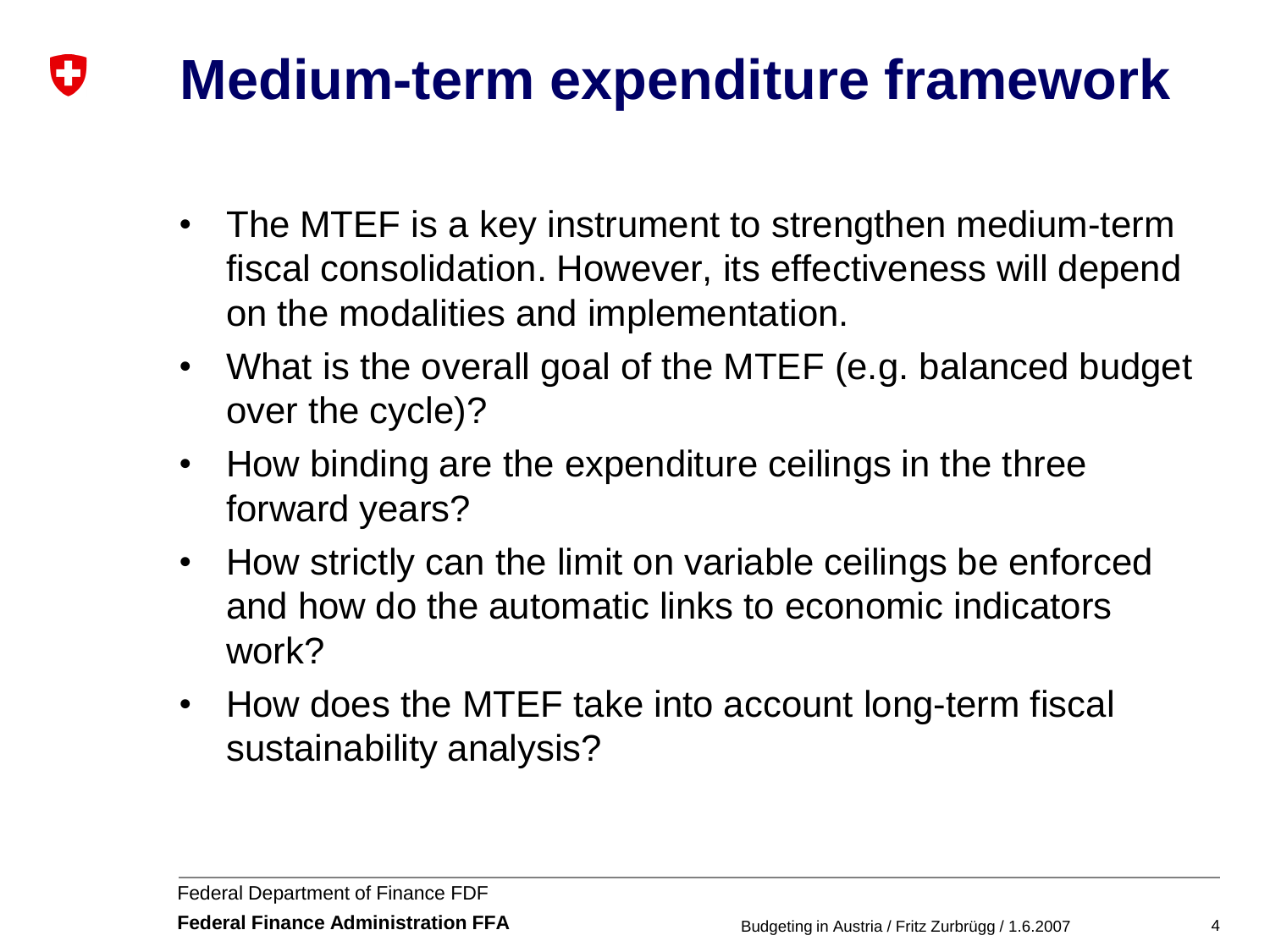### IJ **Outsourced entities vs. flexible agencies**

- The strong move to outsource parts of ministries in the early 1990´s increased efficiency.
- Concerns regarding reduced accountability and the "hallowing out" of government were voiced. Control versus efficiency?
- What exactly has changed by introducing flexible agencies?
- What measures are needed to ensure the acceptance of extending the concept of flexible agencies in the context of future budget reforms?